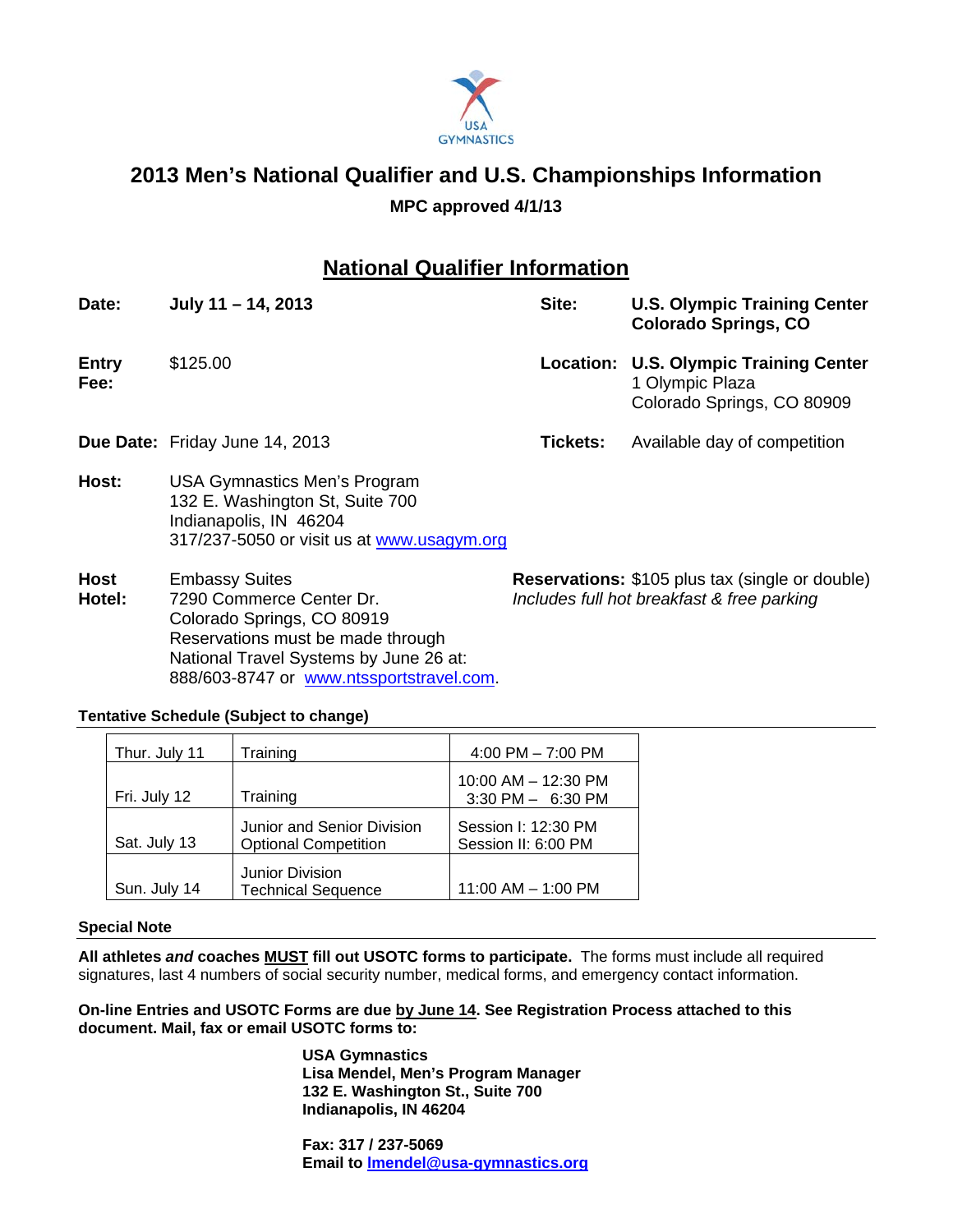#### **Eligibility to Enter the National Qualifier competition**

To be eligible to enter the National Qualifier, an athlete must meet the following criteria:

- Entry forms for the National Qualifier are due with a \$125 entry fee to the USA Gymnastics Men's Program Director by Friday June 14, 2013. Any approved entries received at USA Gymnastics after June 14, will require a \$50 late fee to validate the entry. Approval for entries received after June 14 is not automatic.
- Any USA Gymnastics athlete member 18 years of age or older (must be 18 in 2013) may enter the National Qualifier with the intent of qualifying to the Senior Division at the U.S. Championships.
- Junior Division athletes will compete in two age divisions, 15 to 16 and 17 to 18, based on the athlete's age as of September 1, 2012. All junior division athletes must compete both optional and technical sequence routines to be eligible for the Junior Division at the U.S. Championships.
- Junior athletes who participated at the 2013 Junior Olympic National Championships must have competed in the Junior Elite Division in order to be eligible to enter the National Qualifier.
- Special Note: An athlete who turns 15 in the year of the U.S. Championships may participate at the National Qualifier in the 15 to 16 year old age group for qualification to the U.S. Championships. (MPC 2- 8-13)

#### **2013 National Qualifier Competition Format**

- A. The 2013 National Qualifier is being held to determine qualifiers to the U.S. Championships in both the Senior and Junior Divisions.
- B. There will be two sessions of optional routine competition on Saturday July 13, and one session of Technical Sequence competition on Sunday July 14. Final competition times are to be determined.
- C. Make up of the competitive groups within the session
	- Programs with athletes who are attempting to qualify for the Junior Division at the U.S. Championships will have all of their athletes placed into the first session on Saturday July 13.
	- Athletes from the same program will be placed into the same competition group.
	- Random draw of all programs/competitors for starting event and for the session with the exception noted above.
- D. This will be an FIG rules event with the exceptions noted here.

The following documents will be used:

- FIG *Code of Points* –the current version which can be found at [http://www.fig-gymnastics.com/vsite/vnavsite/page/directory/0,10853,5187-188050-205272-nav](http://www.fig-gymnastics.com/vsite/vnavsite/page/directory/0,10853,5187-188050-205272-nav-list,00.html)list,00.html
- Current version of the USA/NGJA Rules Interpretations which can be found at http://www.ngja.org/
- 2013 USA Gymnastics Special Bonus Attachment A
- E. A 30 second (50 seconds for PB) one-touch warm-up will be used. A one-touch warm-up will be provided at the beginning of each rotation followed by competition on that event.
- F. Warm-ups will be open with the exception of Parallel Bars which will have assigned time blocks with the rotation based on starting event (i.e. – the group which starts on PB will have the last warm-up block time at PB)
- G. Matting -- for the National Qualifier the following mat exceptions will be allowed:
	- FIG matting at all events with the exception of Horizontal Bar
	- At HB, athletes will be allowed the use of up to 8 inches of additional matting for release moves only (not allowed for dismounts)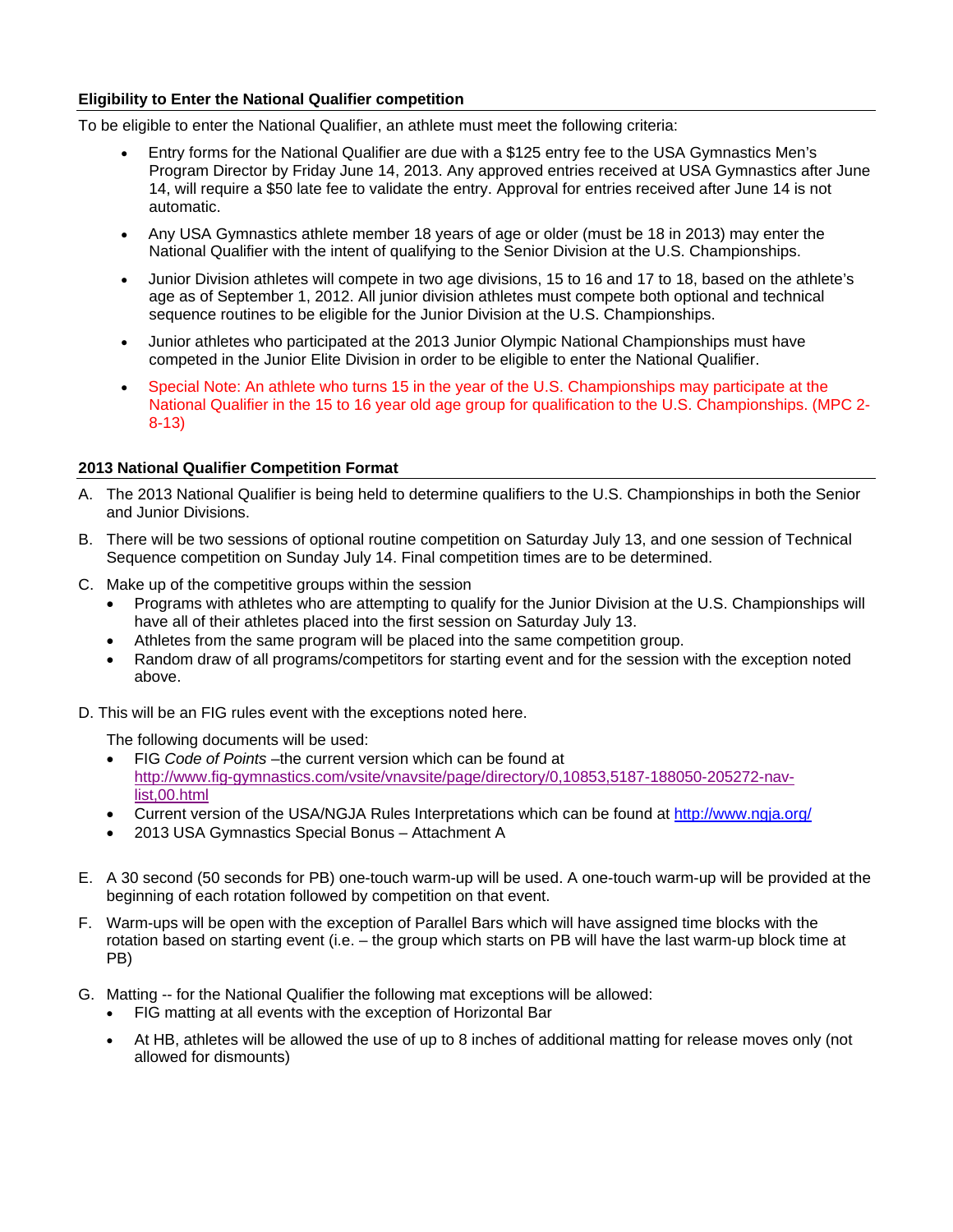## **2013 U.S. Championships Information**

**Site:** Hartford, Connecticut

**Date:** August 14 - 18

#### **Qualification to the 2013 U.S. Championships**

#### **Senior Division (approximately 36 athletes)**

- Senior National Team members following the 2013 Winter Cup Challenge.
- A minimum of 14 athletes will qualify to the 2013 U.S. Championships based on the National Points Ranking System from the 2013 National Qualifier.
- From the 2013 NCAA Championships:
	- a. The top two (2) rank order all-around (U.S. citizens), not including any pre-qualified athletes to the 2013 U.S. Championships, and provided they finish top eight (8) in the all-around.
	- b. Top two (2) ranked athletes (U.S. citizens) on floor exercise, pommel horse, still rings, parallel bars and horizontal bar, which may include pre-qualified athletes to the 2013 U.S. Championships.
- Approved petitions.

#### **Junior Division (approximately 42 athletes in two age divisions)**

- Top 18, rank order finish, from the 15 to 16 age division from the All-Around Finals at the 2013 Junior Olympic National Championships.
- Top 18, rank order finish, from the 17 to 18 age division from the All-Around Finals at the 2013 Junior Olympic National Championships.
- Top 6 age eligible juniors from the Junior Division at the 2013 National Qualifier will qualify using the rank order all around results with 15 to 16 and 17 to 18 age divisions combined.
- Any open positions due to withdrawal of any participant in the Junior Division will be filled from rank order Junior Division results noted above from the National Qualifier.
- Approved petitions.

Note: No athletes who withdraw will be replaced unless the participant numbers fall below 36 for the Senior Division or 42 for the Junior Division. No athletes who withdraw from the U.S. Championships will be replaced after August 7, 2013.

#### **2013 U.S. Championships Entry Deadline**

#### **Senior Division**

- All Senior National Team athletes who automatically qualify to the U.S. Championships and who do not attend the National Qualifier, will be emailed entry information that must be submitted no later than Friday June 14, 2013. Any approved entries received at USA Gymnastics after June 14, will require a \$25 late fee to validate the entry. Approval for entries received after June 14, is not automatic.
- NCAA athletes who automatically qualify to the U.S. Championships and who do not attend the National Qualifier, will be emailed entry information that must be submitted no later than Friday June 14, 2013. Any approved entries received at USA Gymnastics after June 14, will require a \$25 late fee to validate the entry. Approval for entries received after June 14, is not automatic.
- For U.S. Championships Qualifiers from the National Qualifier the on-line entry for the National Qualifier will serve as the U.S. Championships entry.

#### **Junior Division**

 For those athletes who qualify to the U.S. Championships at the J.O. National Championships, the U.S. Championships entry form must be completed and turned in at the 2013 Junior Olympic National Championships.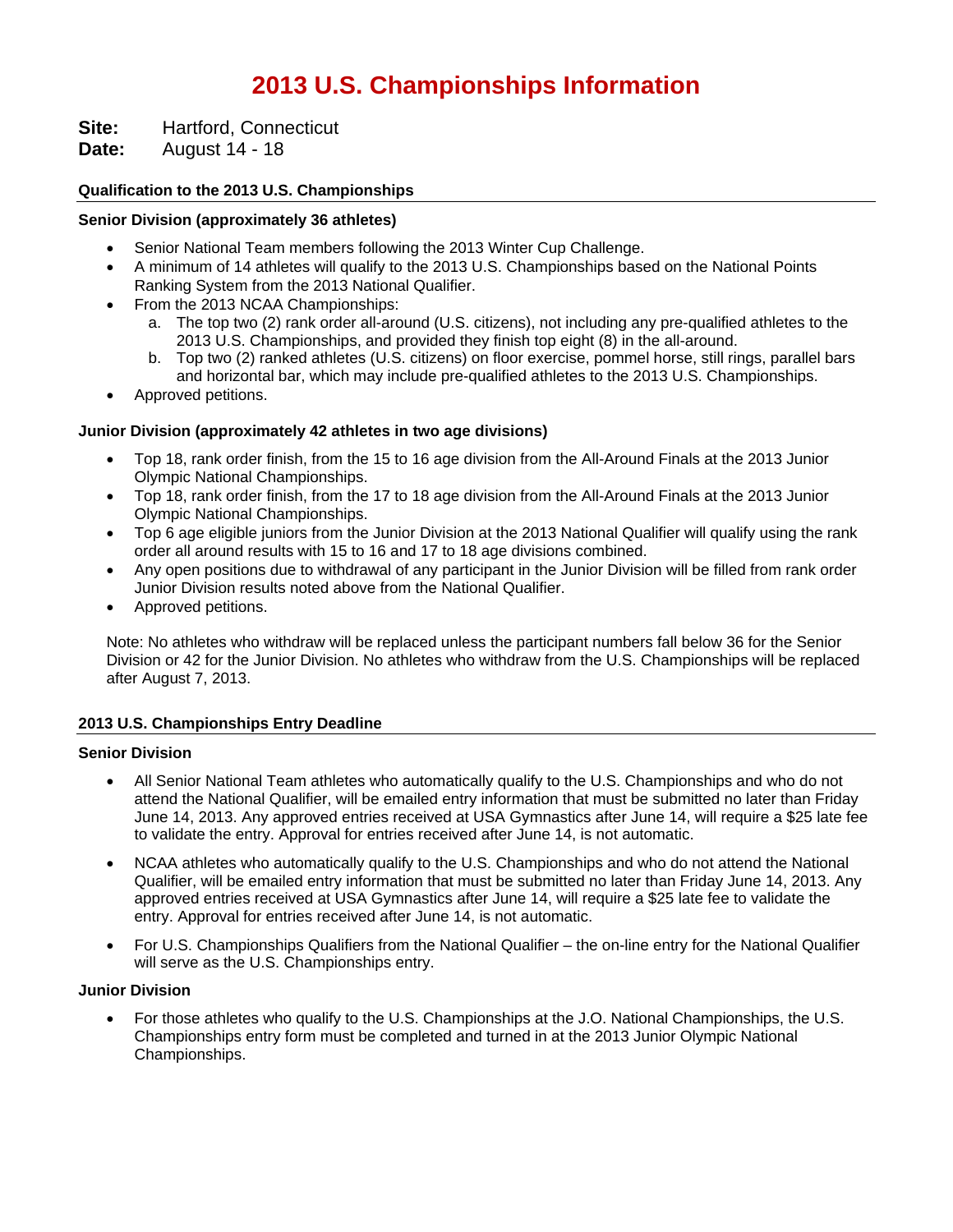#### **2013 U.S. Championships Competition Format**

- A. Junior Division and Senior Division athletes will compete in two days of optional competition.
- B. Preliminary Competition Friday August 16:
	- Session I: Junior Elite Division
	- Session II: Senior Division
- C. Finals Competition: Sunday August 18:
	- Session I: Senior Division see note
	- Session II: Junior Elite Division

Note: The Senior Division competition on Sunday will be made up of 36 to 42 athletes based on:

- 1. All Senior Division athletes
- 2. Top six (6) junior athletes from the Day 1 Men's Program Committee approved **20 Point Program** results as long as they also finish in the top 36 in the points program standings
- D. This will be an FIG rules event with the exceptions noted here.
- The following documents will be used:
	- FIG Code of Points-the current version which can be found at http://www.fig[gymnastics.com/vsite/vnavsite/page/directory/0,10853,5187-188050-205272-nav-list,00.html](http://www.fig-gymnastics.com/vsite/vnavsite/page/directory/0,10853,5187-188050-205272-nav-list,00.html) Note: All age divisions will follow Senior rules
	- USA/NGJA Rules Interpretations, current version, which can be found at http://www.ngja.org/
	- 2013 USA Gymnastics Special Bonus Attachment A
- E. Makeup of the competitive groups within the session:
	- Athletes from the same program will be placed into the same competition group
	- Random draw of all program/competitors for starting event
- F. There will be a 30 second (50 seconds for PB) one-touch warm-up will be used. A one-touch warm-up will be provided at the beginning of each rotation followed by competition on that event.
- G. Warm-ups will be open with the exception of Parallel Bars that will have assigned time blocks with the rotation based on starting event (i.e. – the group which starts on PB will have the last warm-up block time at PB).
- H. Matting -- for the U.S. Championships, the following mat exceptions will be allowed:
	- FIG matting at all events with the exception of Horizontal Bar.
	- At HB, athletes will be allowed the use of up to 8 inches of additional matting for release moves only (not allowed for dismounts).
- **I. Special Note: Those athletes who wish to have their vaulting scores be considered for individual event competition at the 2013 the World Championships must demonstrate two vaults as per FIG Competition III rules. The second vault start value and final score will be recorded for consideration by the World Team Selection Committee but will not become part of the official U.S. Championships results.**

#### **National Team Selection at the 2013 U.S Championships**

#### **Senior Division:**

The selection procedures, including the points system, for the Senior National Team at the U.S. Championships will be published no later than 45 days prior to the start of the National Qualifier.

#### **Junior Elite Division:**

 The top seven (7) athletes in the 15 to 16 age division and the top seven (7) athletes in the 17 to 18 age division will be selected rank order to the Junior Elite National Team using the combined all around results from two days of competition. Age eligible juniors may be competing in either the junior or senior division sessions. Only athletes who competed Optional Routines and Technical Sequences at the Junior Olympic National Championships or at the National Qualifier are eligible for the Junior National Team.

#### **Note: There will be a mandatory meeting for all Junior Elite and Senior National Team members and their coaches held on Monday morning August 19. The meeting will conclude by 12:00 noon.**

**2013 World Championships Selection Procedures can be found at: http://usagym.org/pages/men/pages/selection\_procedures.html**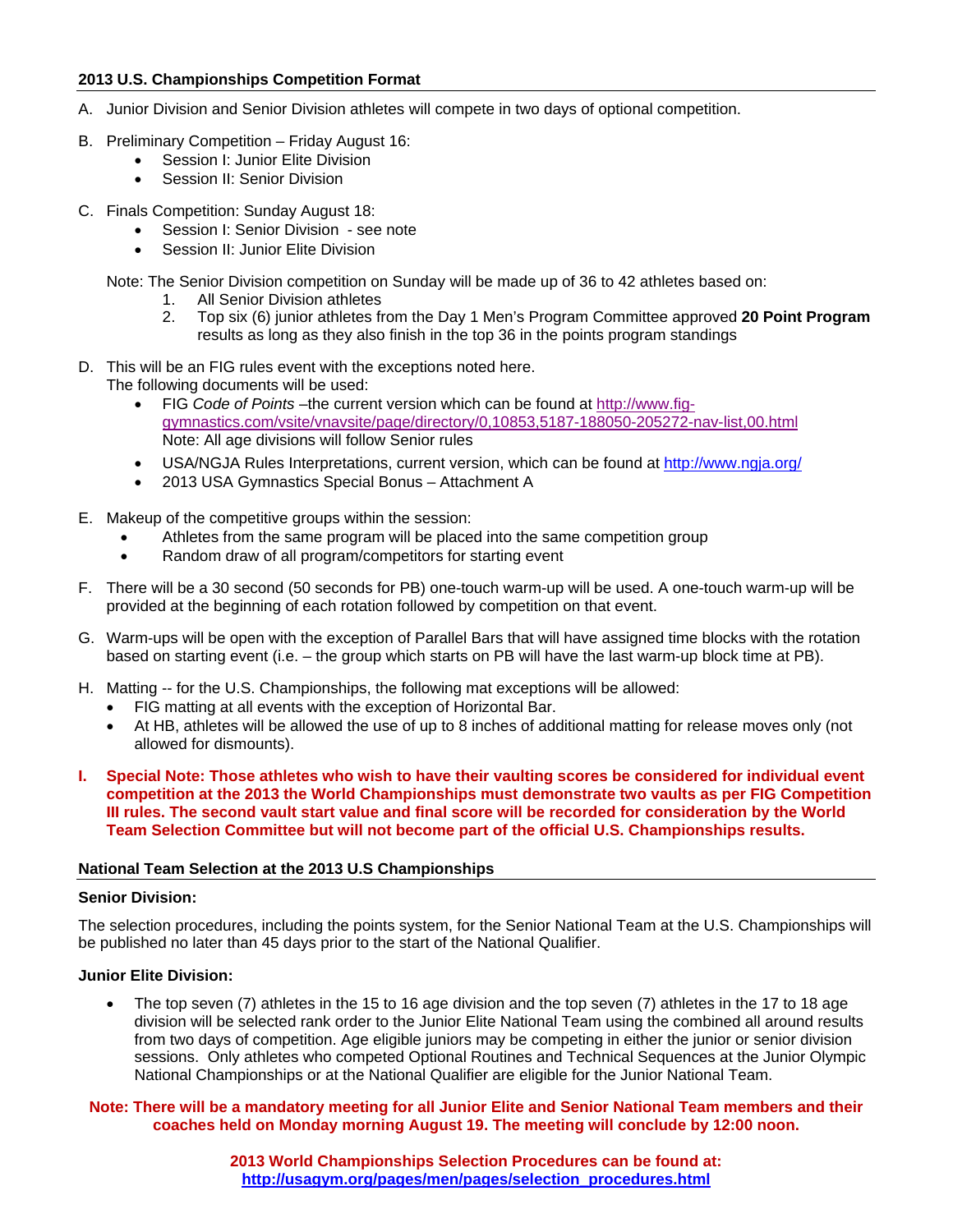## **2013 Men's National Qualifier Registration**

## **Deadline: June 14, 2013**

### **The 2013 Men's National Qualifier registration will be available online only. Before registering, please note the following:**

- Athlete fee to enter the Men's National Qualifier is **\$125**. Entries received without payment will not be considered.
- $\triangleright$  Coaches attending MUST register online at no charge with the following stipulations:
	- Clubs are allowed one (1) coach per athlete or a maximum of two (2) coaches per club
	- If a coach fails to register online, a \$50 on-site credential fee will be charged.
	- Clubs that would like to send more than the allowed number of coaches must submit an ADDITIONAL COACHES CREDENTIAL REQUEST form to the Men's Program Director for approval. If approved, a \$50 additional coach credential fee will be charged. **[Click here](http://usagym.org/PDFs/Forms/Men/addlCoachCredential.pdf)** to complete form.
- $\triangleright$  A completed registration to the Men's National Qualifier does NOT guarantee entry. If a registration is not accepted, a full refund will be issued.
- USOTC Forms

ALL participants must complete U.S. Olympic Training Center forms to participate in this event. **[Click here](http://usagym.org/pages/home/pages/forms.html?prog=m#mens)** to obtain the respective forms. Fax or scan and email completed forms to Lisa Mendel, Men's Program Manager, at 317-237-5069 or lmendel@usagym.org.

- The entry **deadline is June 14, 2013**. Entries received after June 14, if accepted, will be charged a \$50 late fee per person.
- **IMPORTANT: All Athlete and Coach's personal information (name, address, phone, and email address, as well as Club Name) must be current with Member Services prior to completing the registration process.**

If you have any questions or problems with registration, please contact Lisa Mendel, lmendel@usagym.org or Member Services at membership@uasgym.org or 800/345-4719.

**[Click here](http://usagym.org/pages/membership/pages/club-group-processing.html)** to register under "3MNQ." If you are not already logged in when you click the link, you will need to log in via the upper right-hand corner of the page.

If you have not yet created an online profile, you can do so using the following steps:

- Step 1: Go to www.usagym.org and click on the **[Login]** link located in the top right corner.
- Step 2: Click on the **[Click Here to Register]** Link.
- Step 3: Enter the requested information when prompted.
- Step 4: Once your user information has been created you will then click on the registration link.